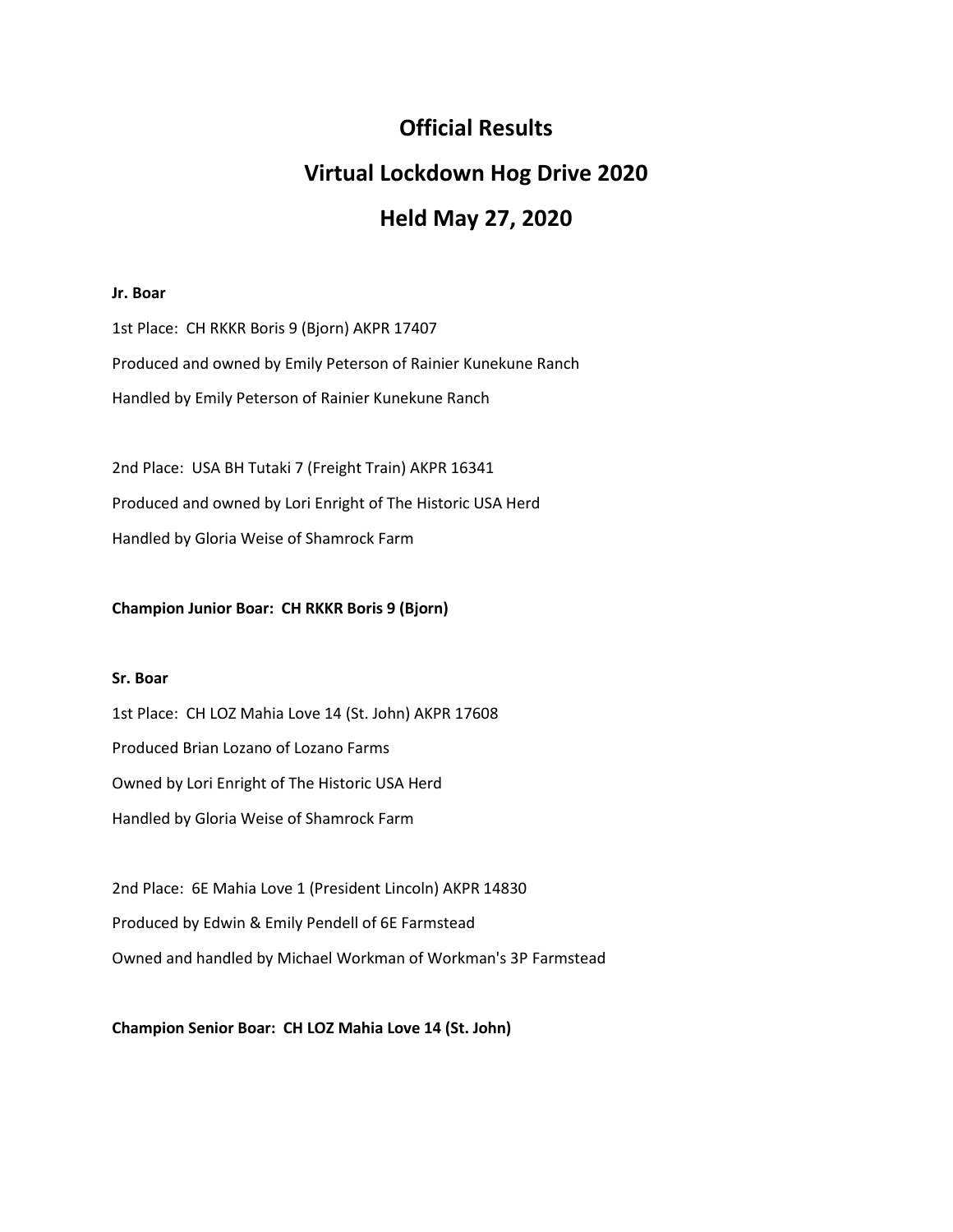#### **Jr. Yearling Boar**

1st Place: Res. G CH EIF Ru 3 (Rodger) AKPR 12699 Produced and owned by Andy Johnson & Loreen Milbrath of East Island Farm Handled by Andy Johnson & Loreen Milbrath of East Island Farm

2nd Place: USA Tonganui 26 (Scrunchions) AKPR 12357 Produced and owned by Lori Enright of The Historic USA Herd Handled by Gloria Weise of Shamrock Farm

## **Champion Jr. Yearling Boar: Res. G CH EIF Ru 3 (Rodger)**

#### **Sr. Yearling Boar**

1st Place: Res. CH USA Mahia Love 142 (New Legacy) AKPR 10141 Produced and owned by Lori Enright of The Historic USA Herd Handled by Gloria Weise of Shamrock Farm

2nd Place: USA Mahia Love 134 (Biscotti) AKPR 9165 Produced and owned by Lori Enright of The Historic USA Herd Handled by Gloria Weise of Shamrock Farm

**Champion Sr. Yearling Boar: Res. CH USA Mahia Love 142 (New Legacy)**

#### **Aged Boar**

1st Place: G CH CAM Tuahuru 6 (Elmer) AKPR 5631 Produced by Anna Brown of Camanna Petite Paradise Owned by handled by Katlin Johnson of Rocky Creek Ranch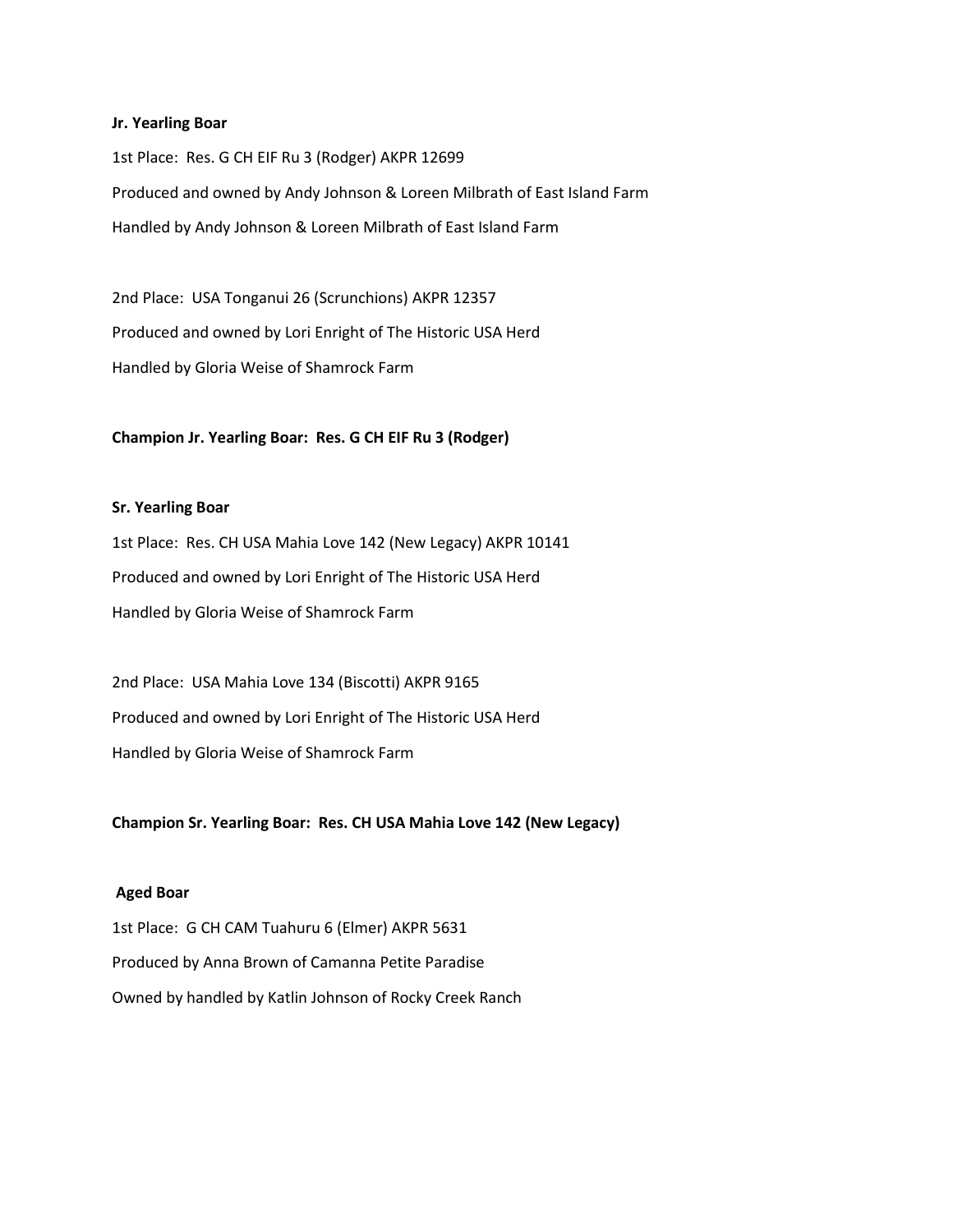2nd Place: USA Mahia Love 66+ (Tuakana) AKPR 1537 Produced by Lori Enright of The Historic USA Herd Owned by handled by Katlin Johnson of Rocky Creek Ranch

**Champion Aged Boar: G CH CAM Tuahuru 6 (Elmer)**

**RESERVE GRAND CHAMPION BOAR: Res. G CH EIF Ru 3 (Rodger)**

**GRAND CHAMPION BOAR: G CH CAM Tuahuru 6 (Elmer)**

## **Jr. Sow**

1st Place: CH HARP Rebecca Gina 1 (DAS) AKPR 17137 Produced and owned by Brian Barlow of H.A.R.P. Owned by handled by Katlin Johnson of Rocky Creek Ranch

2nd Place: CVF Trish 3 (Maria) AKPR 15976 Produced, owned, & handled by Chris Brose of Cedar Valley Kunekunes Champion Jr. Sow: CH HARP Rebecca Gina 1 (DAS)

## **Sr. Sow**

1st Place: CH PSP Wilsons Gina 1 (Dolce) AKPR 15001 Produced, owned & handled by Mitchell Eastwood of Puget Sound Pastures

2nd Place: LDF Tapeka 13 (Cappuccino) AKPR 14339 Produced by Carrie Hoofnagle of Lonedove Farm Owned and handled by Pam Bender of MercyMe Kunes

**Champion Sr. Sow: CH PSP Wilsons Gina 1 (Dolce)**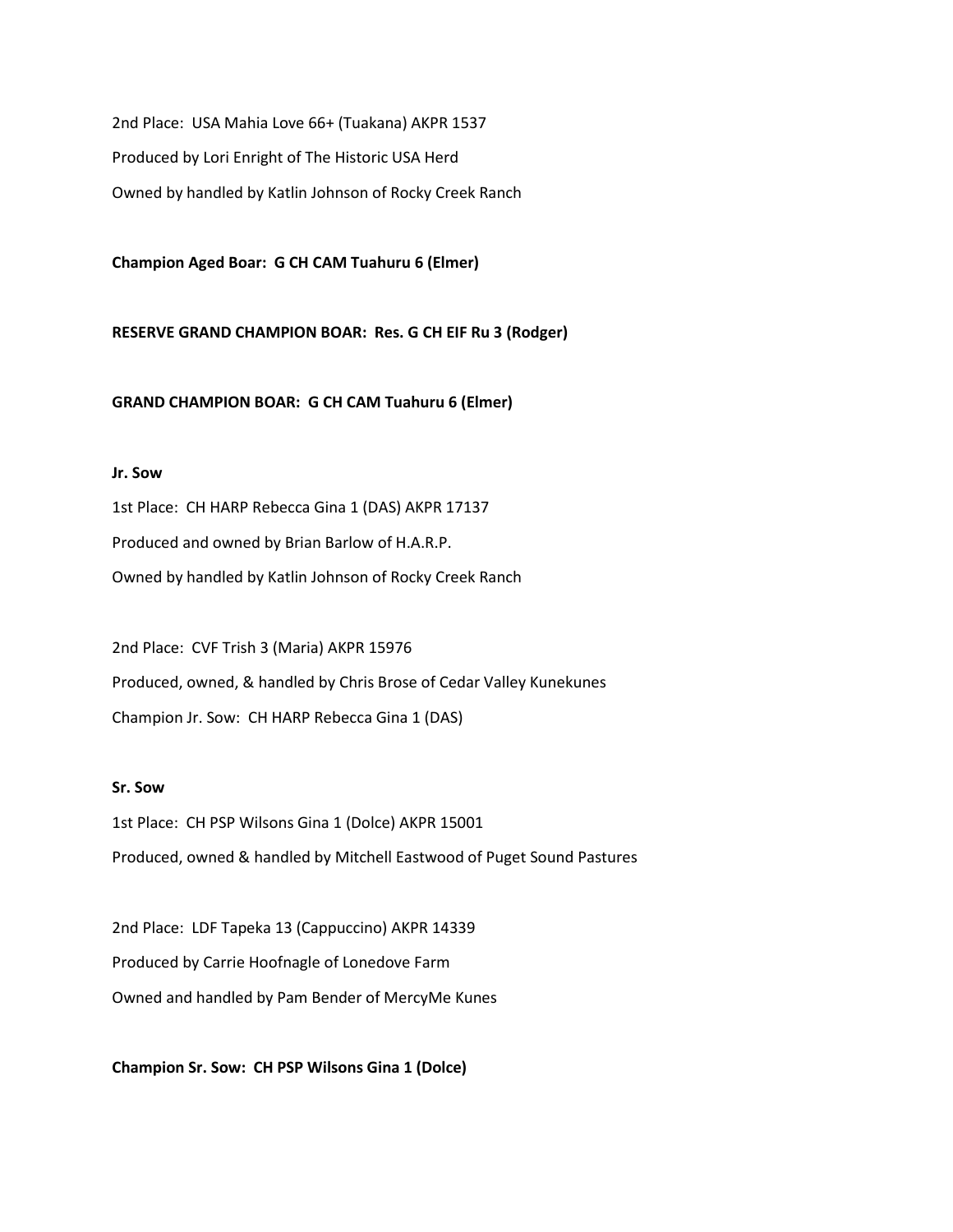#### **Jr. Yearling Sow**

1st Place: CH USA Tapeka 20 (Pumpkin) AKPR 11372 Produced by Lori Enright of The Historic USA Herd Owned and handled by Mitchell Eastwood of Puget Sound Pastures

2nd Place: AG Aria Giana 6 (Maple) AKPR 11565 Produced, owned & handled by Aria Contreras of AG Pig Farm

#### **Champion Jr. Yearling Sow: CH USA Tapeka 20 (Pumpkin)**

## **Sr. Yearling Sow**

1st Place: Res G CH BVF Rebecca Gina 72 (Fable) AKPR 9749 Produced, owned & handled by Alana Foor of Black Valley Farm

2nd Place: USA Rona 20 (Favourite) AKPR 10778 Produced and owned by Lori Enright of The Historic USA Herd Handled by Gloria Weise of Shamrock Farm

## **Champion Sr. Yearling Sow: Res G CH BVF Rebecca Gina 72 (Fable)**

#### **Aged Sow**

1st Place: S CH BVF Rebecca Gina 57 (Persimmon) AKPR 6181 Produced, owned & handled by Alana Foor of Black Valley Farm

2nd Place: CH RCRK Jenny 2++ (Champion Debbie) AKPR 5024 Produced, owned & handled by Katlin Johnson of Rocky Creek Ranch

**Champion Aged Sow: S CH BVF Rebecca Gina 57 (Persimmon)**